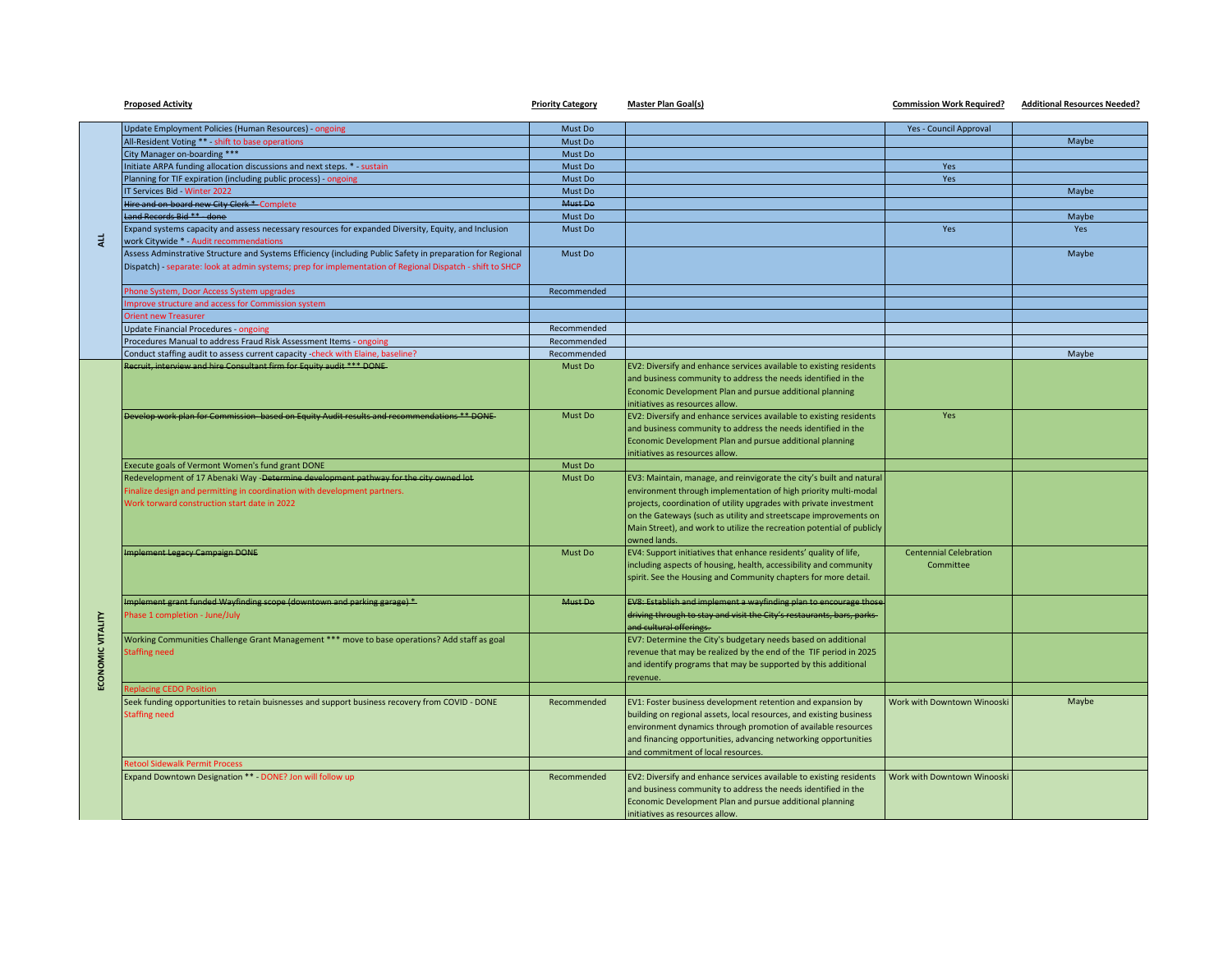|                          | Form Based Code Incentives * - EV Review                                                                                                                                                                                                                                   | Recommended                                        | EV3: Maintain, manage, and reinvigorate the city's built and natural<br>environment through implementation of high priority multi-modal<br>projects, coordination of utility upgrades with private investment<br>on the Gateways (such as utility and streetscape improvements on<br>Main Street), and work to utilize the recreation potential of publicly | Yes - Planning Commission. This<br>item will cross over multiple<br>vision areas and master plan<br>goals. |       |
|--------------------------|----------------------------------------------------------------------------------------------------------------------------------------------------------------------------------------------------------------------------------------------------------------------------|----------------------------------------------------|-------------------------------------------------------------------------------------------------------------------------------------------------------------------------------------------------------------------------------------------------------------------------------------------------------------------------------------------------------------|------------------------------------------------------------------------------------------------------------|-------|
|                          | Strengthen partnerships with non-profits to bring additional services to Winooski businesses and startups -<br>DONE (shifted to Downtown Winooski)                                                                                                                         | New Ideas (Pending<br><b>Additional Resources)</b> | owned lands.<br>EV2: Diversify and enhance services available to existing residents<br>and business community to address the needs identified in the<br>Economic Development Plan and pursue additional planning<br>initiatives as resources allow.                                                                                                         | Work with Downtown Winooski                                                                                | Maybe |
|                          | Identify potential funding streams for the Housing Trust Fund *** - DONE-                                                                                                                                                                                                  | Must Do                                            | H1: Encourage the development of affordable housing options for a<br>broad range of income levels.                                                                                                                                                                                                                                                          | Yes                                                                                                        |       |
|                          | Update Public Building Registry Ordinance *** - redo                                                                                                                                                                                                                       | Must Do                                            | H3: Promote quality housing that is safe, healthy and durable.                                                                                                                                                                                                                                                                                              | Yes                                                                                                        |       |
| <b>BNISNOH</b>           | Evaluate the effectiveness of the Housing Trust Fund in addressing Master Plan housing goals, and identify<br>areas for policy changes *-DONE                                                                                                                              | Must Do                                            | H6: Support sustainable growth, density and creation of additional<br>housing units.                                                                                                                                                                                                                                                                        | Yes                                                                                                        |       |
|                          | Implement CHT development agreement and support construction of Butternut Station *-DONE-                                                                                                                                                                                  | Must Do                                            | H6: Support sustainable growth, density and creation of additional<br>housing units.                                                                                                                                                                                                                                                                        |                                                                                                            |       |
|                          | <b>leappraisal</b>                                                                                                                                                                                                                                                         | Must Do                                            |                                                                                                                                                                                                                                                                                                                                                             |                                                                                                            |       |
|                          | Evaluate housing quality in Winooski (defined as health and safety of housing) ** -Ongoing (combine with<br>elow)                                                                                                                                                          | Recommended                                        | H3: Promote quality housing that is safe, healthy and durable.                                                                                                                                                                                                                                                                                              | Yes                                                                                                        |       |
|                          | Assist Housing Commission with Policy work-Ongoing                                                                                                                                                                                                                         | Recommended                                        | H6: Support sustainable growth, density and creation of additional<br>housing units.                                                                                                                                                                                                                                                                        | Yes                                                                                                        |       |
|                          | Identify potential improvements to renter protections and empowerment in Winooski *- Ongoing, refer to<br>ducational recommendation from Equity Audit                                                                                                                      | New Ideas (Pending<br><b>Additional Resources)</b> | H5: Protect current residents from displacement.                                                                                                                                                                                                                                                                                                            | Yes                                                                                                        |       |
|                          | Prepare a Traffic Calming Policy - Added priority in FY21'. Work will be in coordinated with CCRPC through<br>a UPWP grant and supprted by a consultant. **<br>Target completion May/June                                                                                  | Must Do                                            | MI4                                                                                                                                                                                                                                                                                                                                                         | Yes. MIC will likely be the<br>advisory committee to the-<br>document.                                     |       |
|                          | Prepare a City-wide ADA transition Plan - This work will be supported by the CCRPC<br><b>Ceep on List</b>                                                                                                                                                                  | Must Do                                            | MI4: Improve and maintain streets and sidewalks for safety and<br>convenience for all users at all times of the year. Every street in the<br>City will have at least one sidewalk starting with the priority<br>segments identified in the Transportation Master Plan.                                                                                      | Yes                                                                                                        | Yes   |
|                          | VTrans FY22' Capital project coordination *<br>(US 2/7 and Rt 15 Street resrufacing, Exit 16 DDI)<br>Keep on list                                                                                                                                                          | Must Do                                            | MI4: Improve and maintain streets and sidewalks for safety and<br>convenience for all users at all times of the year. Every street in the<br>City will have at least one sidewalk starting with the priority<br>segments identified in the Transportation Master Plan.                                                                                      |                                                                                                            |       |
|                          | Update Chapter 29 Tree Ordinance - ordinance update associated with state statute revisions **<br>een on List                                                                                                                                                              | Must Do                                            | MI6: Maintain a healthy and diverse urban forest.                                                                                                                                                                                                                                                                                                           | Yes, via the Tree Committee                                                                                |       |
|                          | Continue implementation of the Main Street Revitilization Project -Bid document preparation, grant fund-<br>requests, project bidding, Council award authorization, Construction **<br>Pending bid results, contract award, public outreach and project construction start | Must Do                                            | Multiple                                                                                                                                                                                                                                                                                                                                                    | Yes. Feedback on streetscape<br>and landscape design.                                                      |       |
|                          | omplete Lafountain/Dion Street Scoping Study (FY23 UPWP)                                                                                                                                                                                                                   | Must Do                                            |                                                                                                                                                                                                                                                                                                                                                             | Yes                                                                                                        |       |
|                          | nooski/Burlington Bridge Planning                                                                                                                                                                                                                                          |                                                    |                                                                                                                                                                                                                                                                                                                                                             |                                                                                                            |       |
|                          | est Allen Street Park plan                                                                                                                                                                                                                                                 |                                                    |                                                                                                                                                                                                                                                                                                                                                             |                                                                                                            |       |
|                          | eate a City-wide Bike-Ped Masterplan (FY23 UPWP)                                                                                                                                                                                                                           | <b>Must Do</b>                                     |                                                                                                                                                                                                                                                                                                                                                             | Yes                                                                                                        |       |
|                          |                                                                                                                                                                                                                                                                            |                                                    |                                                                                                                                                                                                                                                                                                                                                             |                                                                                                            |       |
| MUNICIPAL INFRASTRUCTURE | Continue to prepare Public Work Standard Details and Specifications-<br>This is operational and can drop off the shared work plan.                                                                                                                                         | Recommended                                        | MI10: Coordinate utility improvements in conjunction with-<br>municipal infrastructure improvement projects to add green spaces<br>and underground utilities when possible.                                                                                                                                                                                 | Maybe - for non-technical-<br>feedback                                                                     |       |
|                          | Historic Preservation Regulations and Strategies - EV Review                                                                                                                                                                                                               | Recommended                                        | MI12: Identify, preserve and retain the City's historic buildings and<br>resources.                                                                                                                                                                                                                                                                         | Yes - Planning Commission for<br>sure. May need to establish a<br>new commission                           | Maybe |
|                          | Update Chapter 23 Stormwater Ordinance - General ordinance updates to match current state regulations.<br>Added language on local permitting requirements and development stormwater management<br>requirements Keep on the list                                           | Recommended                                        | MI2: Increase opportunities for stormwater treatment through low<br>impact development (e.g. reduce impervious surfaces and<br>stormwater disconnection) and green stormwater infrastructure<br>(e.g. planter boxes, rain gardens and green roofs) practices.                                                                                               | Yes, general overview review of<br>the ordinance                                                           |       |
|                          | Traffic Impact Fee Implementation Decision *<br>Council review - reccomending dropping from the list                                                                                                                                                                       | Recommended                                        | MI4: Improve and maintain streets and sidewalks for safety and<br>convenience for all users at all times of the year. Every street in the<br>City will have at least one sidewalk starting with the priority<br>segments identified in the Transportation Master Plan.                                                                                      | No - previously reviewed                                                                                   |       |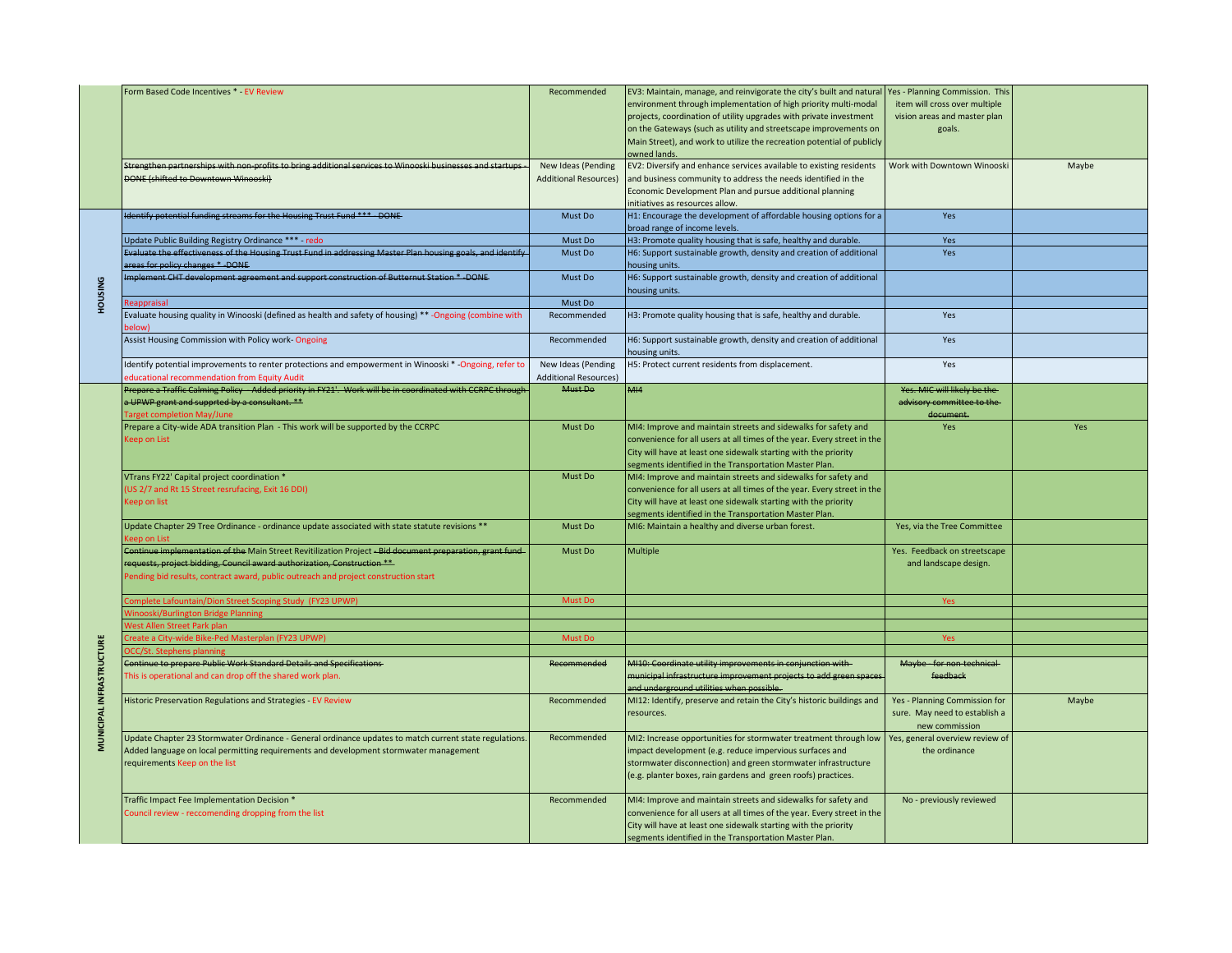|                     | Identify proposed City energy goals and possible development incentives *<br>Keep on the list                                   | Recommended | MI5: Pursue and support alternative energy generation, efficiency<br>and weatherization programs, and electrification of the<br>transportation fleet with the community and in line with the State's<br>Comprehensive Energy Plan goals.                                                                                                                                                                                                                                                                               | Yes                                                                                                                  | Maybe |
|---------------------|---------------------------------------------------------------------------------------------------------------------------------|-------------|------------------------------------------------------------------------------------------------------------------------------------------------------------------------------------------------------------------------------------------------------------------------------------------------------------------------------------------------------------------------------------------------------------------------------------------------------------------------------------------------------------------------|----------------------------------------------------------------------------------------------------------------------|-------|
|                     | Parking Updates Associated with Parking Study ** - EV Review, Specifics from report?                                            | Recommended | MI9: Work to implement high priority programs of the parking plan<br>and the transportation master plan related to parking and parking<br>management to mitigate parking demand by promoting alternative<br>modes of transportation and initiatives to better manage public<br>parking assets.                                                                                                                                                                                                                         | Yes - Planning Commission.<br>his item wil cross over multiple<br>vision areas and master plan<br>goals.             | Maybe |
|                     | Explore Protection of Natural Areas - keep for next year                                                                        | Recommended | MI7: Maintain safe, connected, and accessible natural areas as an<br>asset for wildlife, flood resiliency, recreation and community<br>connection to the environment.                                                                                                                                                                                                                                                                                                                                                  | Yes - Identified as priority for<br>the Planning Commission<br>(included in the Mayor's<br>summary memo to Council). |       |
|                     | Complete successful first season at the new Myers Pool and prepare for 2022 Season. *- DONE-                                    | Must Do     | SHCP11: Conduct routine assessments of the community's<br>programming interests and needs (including public feedback,<br>analysis of changing demographics, and trends in recreation), and<br>use the results to develop a responsive and diverse slate of year-<br>round program offerings including expansion of programs through<br>public and private partnerships, and focus on increased water<br>safety and aquatics programming (through or restoration of Myers<br>Pool or partnerships with other agencies). | Yes (Season Debrief)                                                                                                 | Maybe |
|                     | Increase Recreational Program offerings, including through ESSER funds contracted with Winooski School<br>District. * - sustain | Must Do     | SHCP11: Conduct routine assessments of the community's<br>programming interests and needs (including public feedback,<br>analysis of changing demographics, and trends in recreation), and<br>use the results to develop a responsive and diverse slate of year-<br>round program offerings including expansion of programs through<br>public and private partnerships, and focus on increased water<br>safety and aquatics programming (through or restoration of Myers<br>Pool or partnerships with other agencies). | Yes                                                                                                                  |       |
|                     | Develop outreach plan for new members of Working Communities Challenge Grant leadership team *-<br><b>DONE</b>                  | Must Do     | SHCP16: Establish opportunities for City officials (elected,<br>appointed and staff) to spend time developing and cultivating<br>relationships with a diverse set of our community.                                                                                                                                                                                                                                                                                                                                    |                                                                                                                      | Maybe |
|                     | Develop & execute plan for Commission outreach for membership appointments DONE                                                 | Must Do     | SHCP18: Continue to find ways to make Winooski's Municipal<br>Government open, accessible, representative, and participatory<br>(such as opportunities to serve on Commissions).                                                                                                                                                                                                                                                                                                                                       | Yes                                                                                                                  | Maybe |
|                     | Form Diversity, Equity, and Inclusion Commission **** DONE                                                                      | Must Do     | SHCP18: Continue to find ways to make Winooski's Municipal<br>Government open, accessible, representative, and participatory<br>(such as opportunities to serve on Commissions).                                                                                                                                                                                                                                                                                                                                       | Yes                                                                                                                  | Maybe |
|                     | Police Department Recruitment, Hiring, Internal Promotions -Ongoing                                                             | Must Do     | SHCP18: Continue to find ways to make Winooski's Municipal<br>Government open, accessible, representative, and participatory<br>(such as opportunities to serve on Commissions).                                                                                                                                                                                                                                                                                                                                       |                                                                                                                      |       |
|                     | Regional Dispatch **                                                                                                            | Must Do     | SHCP20: Continue current mutual aid and partnership agreements<br>for other safety services like rescue; and explore making Winooski<br>Dispatch a regional partner.                                                                                                                                                                                                                                                                                                                                                   |                                                                                                                      |       |
|                     | Fire/EMS Delivery Model (including potential building improvements) -ongoing                                                    | Must Do     | SHCP20: Continue current mutual aid and partnership agreements<br>for other safety services like rescue; and explore making Winooski<br>Dispatch a regional partner.                                                                                                                                                                                                                                                                                                                                                   |                                                                                                                      | Maybe |
|                     | <b>School Resource Officer Post School Construction Project</b>                                                                 | Must Do     | SHCP5: All students will graduate from the Winooski School District<br>(WSD) college and career ready at a cost supported by a majority of<br>the Winooski community. WSD students will lead healthy,<br>productive and successful lives and engage with their local and<br>global community.                                                                                                                                                                                                                          |                                                                                                                      | Maybe |
| Y, CONNECTED PEOPLE | Police Department Strategic Plan update -DONE                                                                                   | Must Do     | SHCP8: Winooski residents (and their loved ones) who are<br>struggling with mental health issues, substance use or abuse will<br>have access to the comprehensive supports necessary to address<br>their use, and will be able to access those services with dignity. Our<br>community will also focus on substance use prevention efforts.                                                                                                                                                                            | Yes                                                                                                                  |       |